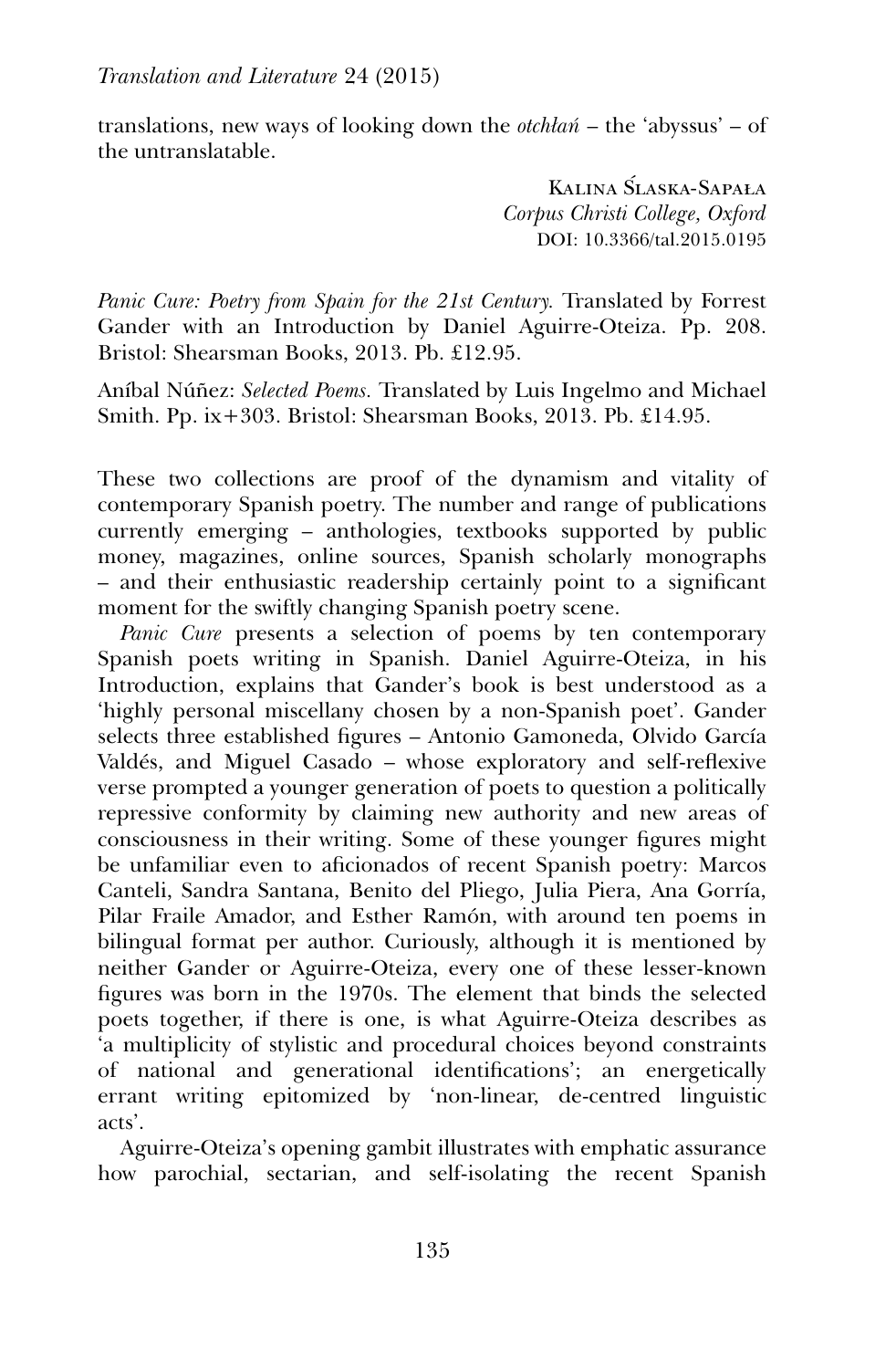poetry industry can be. Miguel Casado argues that translation is 'an experience of foreignness', but, as Gander's 'highly personal miscellany' indicates, it is also a gesture of cultural renovation which goes some way towards correcting the schematic and reductive literary history perpetuated by rival anthologies of recent Spanish verse. Aguirre-Oteiza does not name names, but he has in mind the traditionalist doyens of the Spanish literary establishment, with their watchwords of commonality, continuity, and taxonomic neatness. *Panic Cure* supplies a more adventurously eclectic snapshot of current Spanish verse, in which Gander seeks to redefine critical parameters by uncovering creative sites of arresting singularity, nervous selfappraisal, and bracing disturbance. Indeed, Antonio Gamoneda's typically combative advocacy of unpoliced, seditious, and 'abnormal' poetic locutions, which are resistant to time-honoured rhyming and metrical patterns, is one of the first articles of Gander's editorial creed.

It is fitting then that a range of Gamoneda's refractory and multivocal texts opens *Panic Cure*. Refusing to pigeonhole authors according to particular schools of poetry, networking clusters, or ideological templates, Gander reminds anglophone readers not to be swayed by squabbles about officially approved *versus* transgressive verse-cultures. Aguirre-Oteiza proposes that a possible solution to current literary-critical tendencies – by which Spanish public intellectuals neglect an assortment of poetic bequests in favour of a single, monolithic story of linguistic affiliation and cultural unity – lies beyond what he calls 'the margins of national poetry collections by Spanish readers'. *Panic Cure* should be praised for pointing the way.

The terse translator's note included in this bilingual edition might leave readers wishing for something more extensive and searching. As Gander's carefully pondered contribution to Esther Allen and Susan Bernofsky's 2013 volume *In Translation: Translators on Their Work and What It Means* shows, he is eloquent about his own editorial procedures. *Panic Cure* contains succinct biographical and bibliographical references – accompanied by a photograph – for each poet. Some detailed reflections on the peculiar challenges of capturing the associational density of splintered reference found in many of the Spanish texts would have been welcome. Indeed, Marcos Canteli's poems are especially daunting in their portrayal of the mind's struggles to decipher the elliptical interactions between language and the world: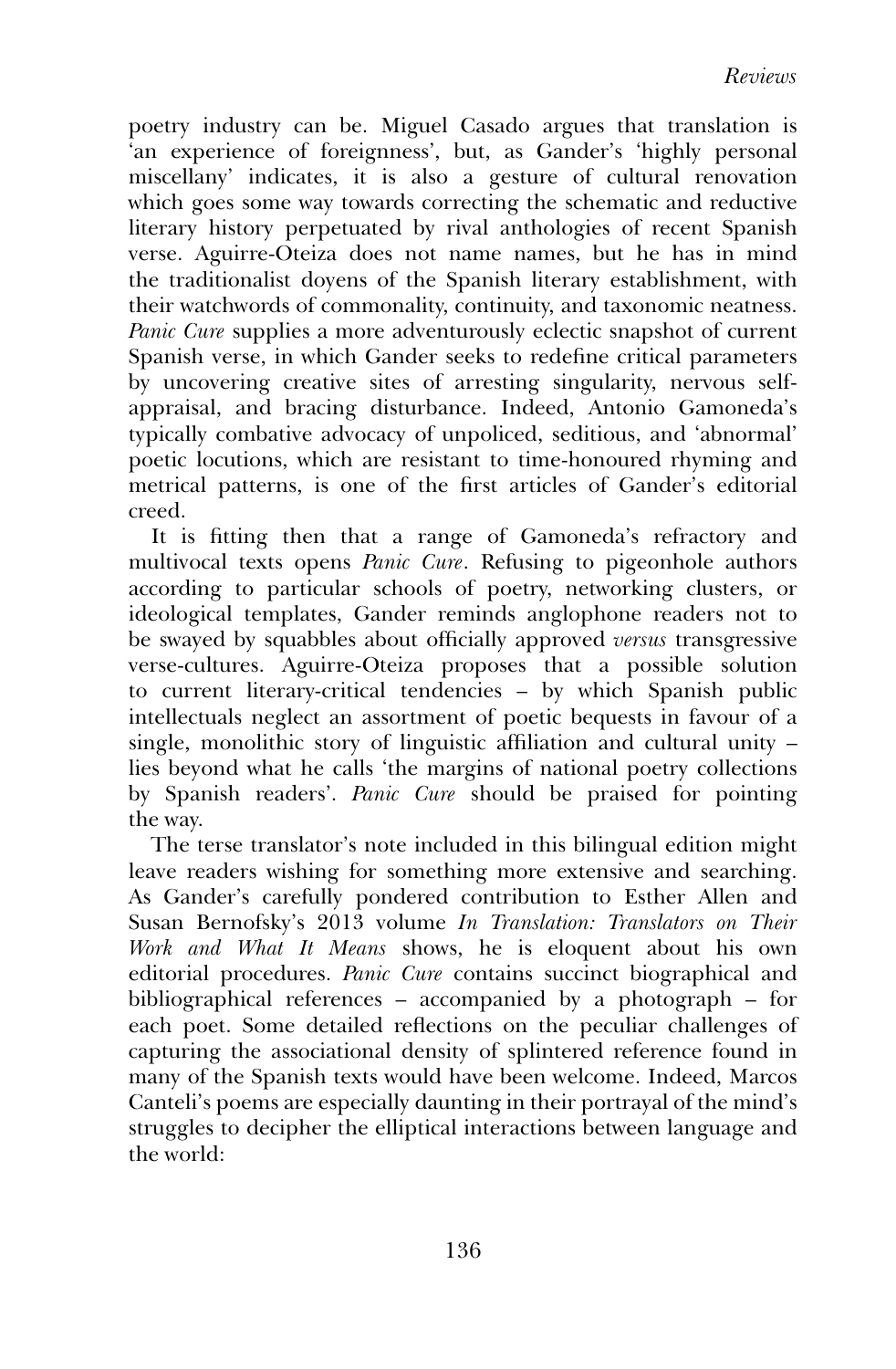## *Translation and Literature* 24 (2015)

la casa la casa que esencialmente no tenemos los ojos claris su propio aislante me dicen muere el canto el ojo aquí de mañana aquel parche pájaros maderas crujientes aquí no era ni es vestigio porque viene largos de agua árboles escritos a su calor the house the house that most essentially we don't own the brightness of the eyes their own insulation suggests the song dies the eye here starting tomorrow that patch creaky wooden birds here it wasn't nor is it a vestige since it derives at long watery last from heatwritten trees

If Gander had rendered 'vestigio' as 'relic', this might have supplied an alternative slant on a poet whose work often glimpses survivals of the numinous and the arcane amid the repressive rubble of Franco's Spain. Yet Gander's version is admirably responsive to startling line breaks and percussive prosody, and he retains Canteli's ominous repetitions, torqued syntax, and spasmodic shifts in diction. Translating 'crujientes' as the colloquial 'creaky' – with its uncanny associations of dry leaves, dusty floorboards, and unheeded domestic nooks – conveys the echoing emptiness and vanished hopes memorialized in the source text, which moves between a sharp sense of the world's palpable actuality and an equally striking grasp of its grim dereliction. 'Creaky' is a word that also implies Canteli's verbal masonry in a number of poems featured in *Panic Cure*: pleasingly rough or brittle linguistic units do not dovetail but reveal invigorating instabilities, gaps, twists, and jumps – in focus, or between stylistic registers – that defy glib coherence and harmony. Canteli, in his understanding of defeat and (dis)possession – the loss of authorship, verbal and visual authority, even civic identity – probes Seamus Heaney's belief that the most potent translations negotiate the feeling of being utterly 'lost, | Unhappy and at home'. Gander's enthusiasm for Canteli's poetics of discursive and spiritual estrangement is obvious in an anthology that addresses what the translator calls the 'panic of the blank page, the twenty-first century, a transformed and transforming world'. Yet Gander's selection also productively stages, and relishes, interpretive panic: Olvido García Valdés' poems reveal bitter conflict between a highly self-conscious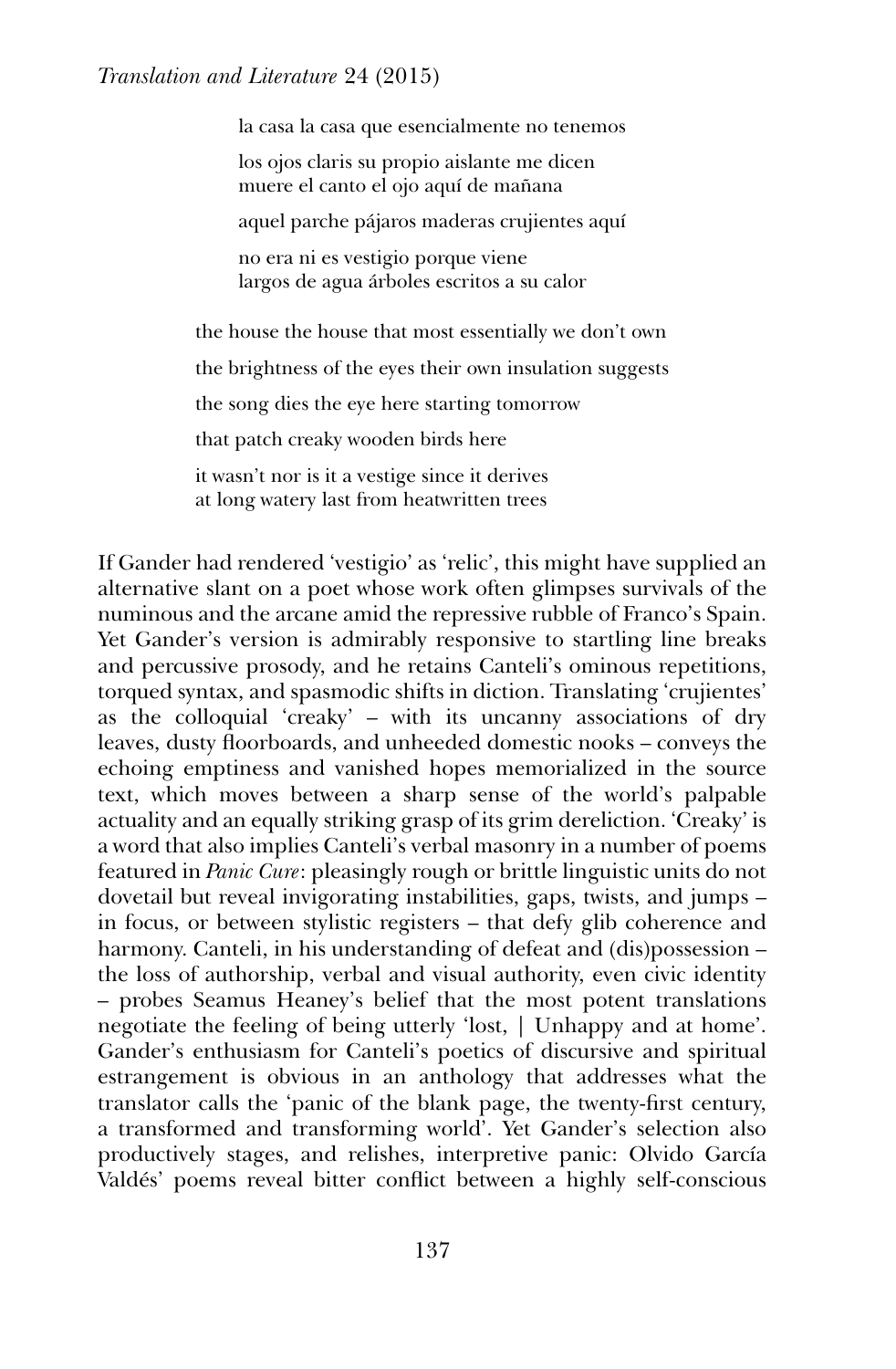mind and the instincts of 'an unknown body, | your own body, strange | road leading | straight into dread'.

The second volume under review presents a bilingual selection of work by the poet, essayist, and painter Aníbal Núñez (1944–1987). Núñez struggled to get his poems published, and never enjoyed wide critical recognition during his lifetime. The translators Luis Ingelmo and Michael Smith situate Núñez as a figure of maverick and renegade dynamism, which makes 'the classification of his work so difficult especially to English or even Spanish readers'. Ingelmo and Smith form a long-standing partnership, and have collaborated to render into English numerous Spanish poets in the past (Pablo García Baena, José Carlos Llop, Ana Rossetti, Roberto Bolaño, Enrique Juncosa). Ingelmo and Smith stress that Núñez 'had no wish to belong to any group or school of poetry'. This might well be true, though one cannot help but wish for more precise contextualization here. Closer attention could have been paid to how Núñez's aesthetic of conspicuous semantic innovation, especially the more open forms he chooses to capture vagaries, indirections, and perplexities of mind, might be measured against the public impact of the *Novísimos* (or 'the latest'), as well as the all-encompassing 'poesía de la experiencia': the lexically daring and culturally cosmopolitan poetry that documented the uses and abuses of government and industrial power as 1970s Spain transitioned to democracy. Some explication of the poetic terrain during this period of civic ferment – the creative economies, ideological disputes, and group formations – would have clarified for anglophone readers the dissident difference of Núñez's œuvre.

While the Introduction outlines how Núñez fails to fit neatly within established poetic canons of the period, almost nothing is said about the effect of the poet's œuvre on a younger generation of writers or on Spanish verse of the last two decades more generally. This omission is offset by the translators' consideration of affinities between Núñez's artistic vision and that of a diverse array of seminal North American authors such as John Ashbery, Charles Olson, Robert Creeley, and William Carlos Williams. It is certainly instructive to draw some brief parallels between, say, Ashbery's syntactically convoluted, acerbic early works which reach for remoter zones of consciousness, and Núñez's multiple, mobile perceptions. Fortunately, Ingelmo and Smith do not push the comparisons so far as to aggressively 'americanize' his idiosyncratic image repertoire. Indeed, the translators are responsive to Núñez's uniquely serpentine tonal oddities and opacities in poems such as 'La palabra cansada' ('The Exhausted Word') and 'Cristal de Lorena' ('Lorraine Glass'). In any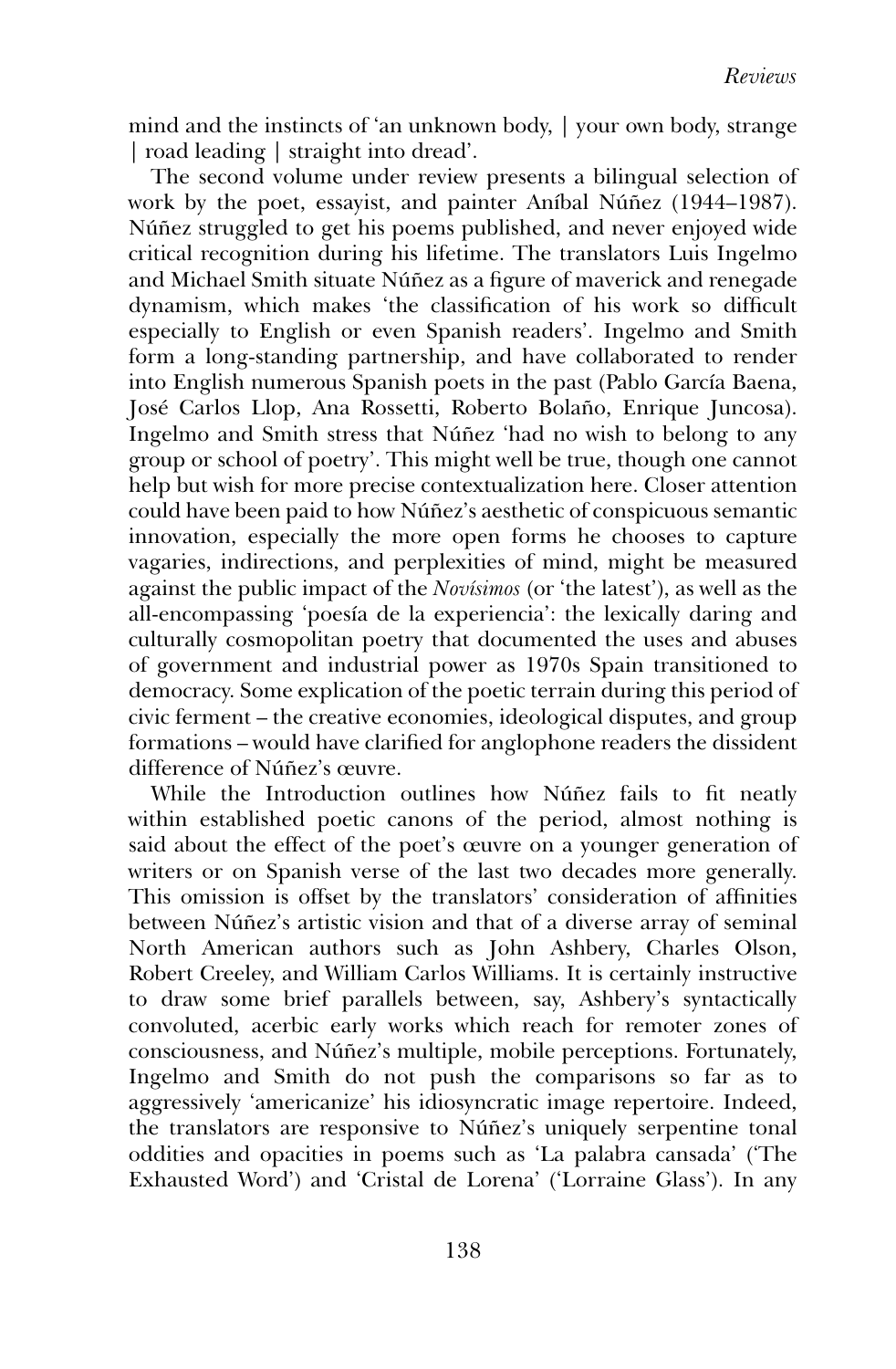case, there is scant evidence to suggest that Núñez read Williams or that the Spaniard's spiritual homeland was near the Black Mountain. There is, though, plenty in this volume to show how diligently he scrutinized a historically conscious French modernism. Núñez studied Rimbaud at the University of Salamanca, and would later go on to translate *Poems 1870–1871*, *The Stupra*, and *Illuminations*, as well as works by Nerval and Mallarmé.

This anthology faithfully reflects Núñez's acute knowledge of, and commitment to, an experimental poetics. But it is a continental modernist vanguard rather than a North American postwar aesthetic that provides the most useful lens through which to construe Núñez's surrealistic asides, dynamic disruption of rhetorical smoothness, and fondness for tapping and mapping intuitive domains of associative impulse. A notable instance of his formal skill – and the translators' facility in capturing it for a non-Spanish audience – is 'Testimonio de piedra' ('Testimony of Stone'). It is worth quoting in full:

> y sin embargo no queda ni el más mínimo vestigio de lo dicho un jinete – dicen que una amazona – una mañana cruzó las puertas rojas sorprendiendo a la guardia y a pájaros esquivos como una exhalación A nadie dijo dónde se dirigía Aún podremos ver su imagen veloz, la capa al viento, con un bastión al fondo y levantando polvo dorado y chispas con los cascos en la nube ideográfica que ilustra la viñeta central de una ficción de invierno en latitudes propensas a viajar imaginariamente a colores más cálidos. and yet not even the faintest trace of what was said remains a rider – they say it was a horsewoman – one morning

crossed the red gates shocking

the guard and some elusive birds

like a breath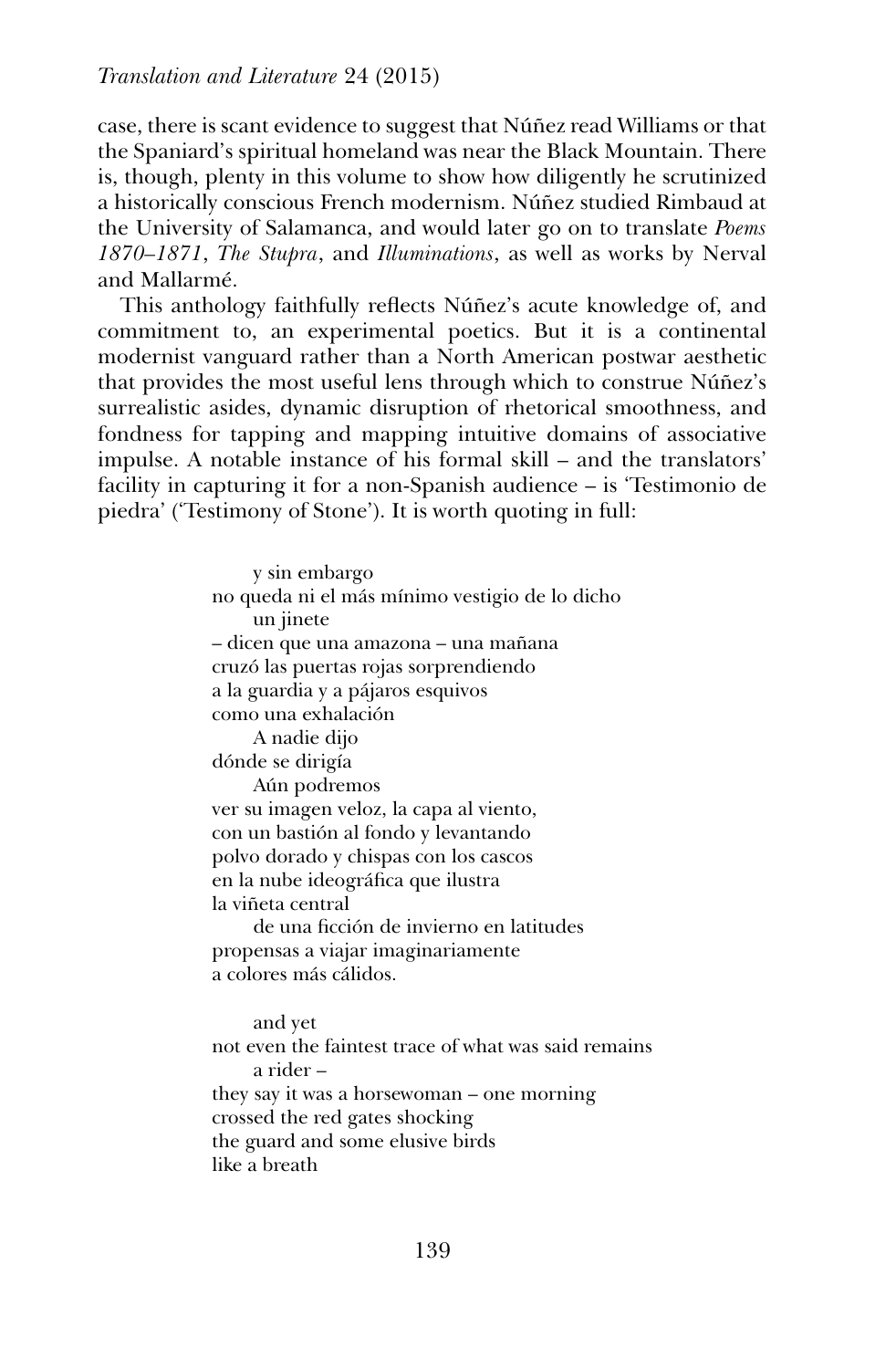She told no one where she was heading We will still be able to see her swift image, her cloak to the wind, with a bastion at the back and raising a golden dust and sparks with her horse's hoofs in the ideographic cloud that illustrates the central vignette of a winter fiction in latitudes inclined to travel in imagination to warmer colours.

Here the translation effectively retains Núñez's eye-catching tropes in a composition whose unpunctuated lines of variable lengths suggest a sequence of linked oracular utterances, each approximating to 'a breath'. The translation of 'una amazona' as 'a horsewoman' is fine, though it is tempting to wonder if the line might have read better as 'an Amazon, they say'. This adds a different resonance to a poem which charts imaginative quest not to the expected sunny and benign climes, but rather to a wintry setting: perhaps that place on the edge of the known world to which the legendary race of richly attired female warriors ('her cloak to the wind') were thought to belong.

The translators, in their Introduction, present Núñez's existential parables as a means of confronting deep insecurities about any verbal text's capacity to narrate knowledge accurately and in temporal arrangement. In the studied metrical discontinuities of 'Testimonio de piedra' as well as in the more compact meditative forms of *Selected Poems*, are we not invited to view a more positive process? Núñez is adept at devising poetic modes in which disjunctive acts of thinking can occur, acts which (for instance) weigh the unexamined norms and conventions behind the notion of a carefully crafted personal lyric.

These volumes are timely and appealing additions to the body of Spanish poetry translated into English – already important in Shearsman Books' portfolio. Perhaps the most notable facet of *Panic Cure* is Gander's editorial belief that translation creates the possibility of a better understanding of the innovatory brio and angry assertiveness that came from overlooked Spanish writers publishing for the first time in the 1980s and 1990s. Surveying *Aníbal Núñez* encourages us to revisit and adapt the words of the Belgrade-born author Charles Simić, who felt that 'in an age when American poets are read in Siberia and Spanish poets in Kansas, a poetic style is a concoction of many recipes from many different cuisines'. How pleasing Núñez's art might be to the palate of a potential readership